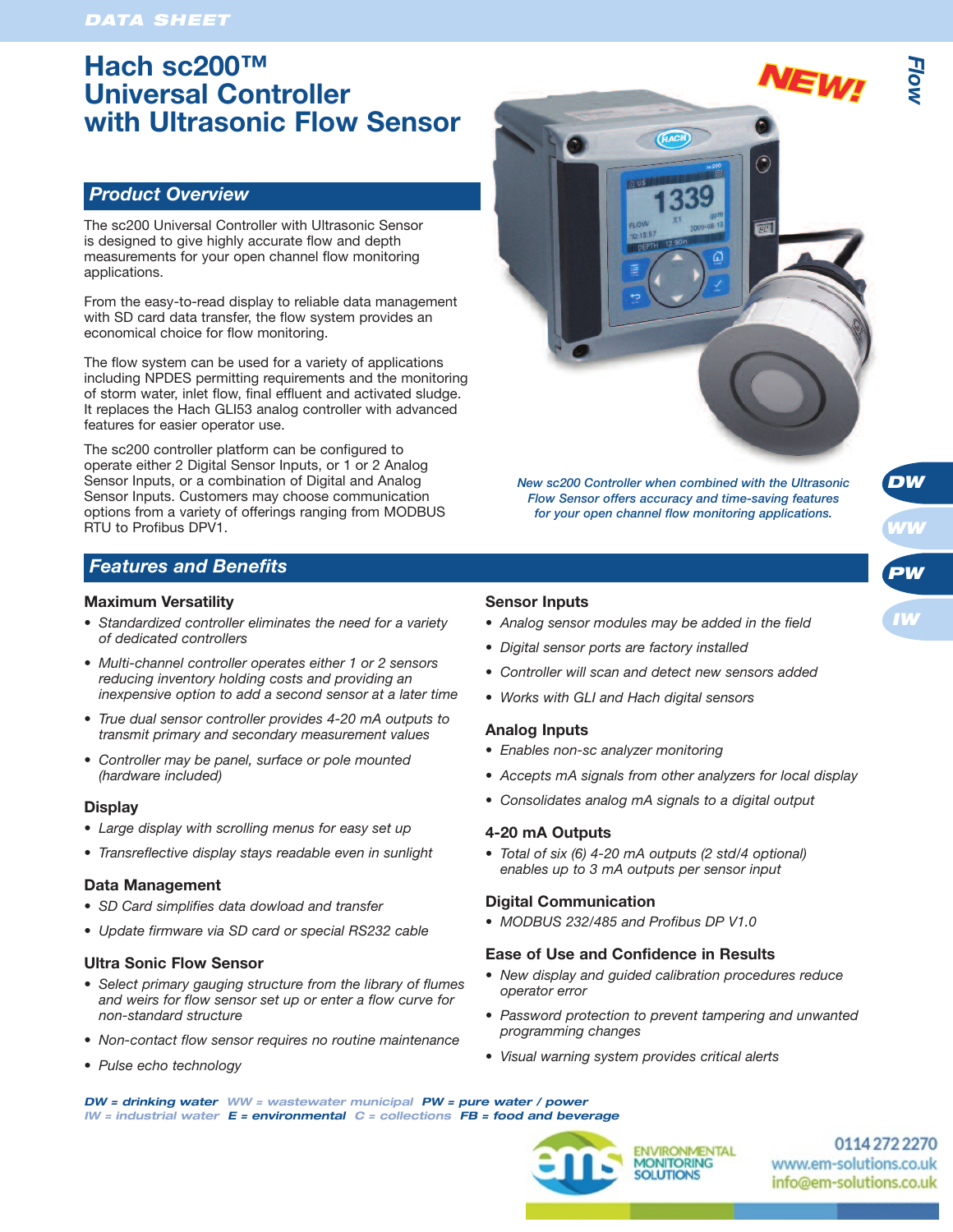## *Specifications\**

#### **sc200 General Specifications**

#### *Display*

Graphic dot matrix LCD with LED backlighting **Transreflective** 

*Display Size* 48 x 68 mm (1.89 x 2.67 in.)

*Display Resolution* 240 x 160 pixels

*Height x Width x Depth* 144 x 144 x 181 mm (5.7 x 5.7 x 7.1 in.)

*Weight* 1.70 kg (3.75 lb)

*Power Requirements* 100 – 240 Vac ±10%, 50/60 Hz; 24 Vdc -15% + 20%

*Operating Temperature* -20 to 60°C (-4 to 140°F), 0 to 95% RH non-condensing

*Storage Temperature* -20 to 70°C (-4 to 158°F), 0 to 95% RH non-condensing

#### *Analog Output Signal*

Two 0/4 to 20 mA isolated current outputs, max 500 $\Omega$ *Operational Mode* Primary or secondary measurement or calculated value (dual channel only) *Functional Mode* Linear, Logarithmic, Bi-linear, PID Optional 4 additional 4/20 mA isolated current outputs, max 500Ω @ 18-24 Vdc (customer-supplied power source)

*Security Levels* Two password protected levels

*Enclosure Materials* Polycarbonate, Aluminum (powder coated), Stainless Steel

*Mounting Configurations* Wall, pole and panel mounting

# *Enclosure Rating*

NEMA 4X / IP 66

## *Conduit Openings*

1/2" NPT Conduit

#### *Relays*

Four electromechanical SPDT (Form C) contacts, 1200W, 5 A, 250 Vac

*Operational Mode* Primary or secondary measurement, calculated value (dual channel only) or timer *Functional Mode* Alarm, Timer, Feeder Control, PWM or FM Control, System Alarm

*Digital Communication* MODBUS RS232/RS485, Profibus DPV1 optional

#### *Memory Backup*

Flash memory

#### *Electrical Certifications*

EMC: CE compliant for conducted and radiated emissions CISPR 11 (Class A limits), EMC Immunity EN 61326-1 (Industrial limits) Safety: General Purpose UL/CSA 61010-1 with cETLus safety mark

#### *Data Logging*

Secure Digital Card (Maximum recommended capacity 8 GB) or special RS232 cable connector for data logging and performing software updates.

### **UltraSonic Flow Sensor**

#### *Flow Rate*

0-9999, 0-999.9, 0-99.99 with selectable flow rate units and multiplier

#### *Volume*

0-9,999,999 with selectable volume units

#### *Depth Measurement Range/Resolution*

0.25 m (10 in.) to 6 m (20 ft.)  $\pm$ 1 mm (0.04 in.)

#### *Air Temperature*

-40 to to 90°C (-40 to 194°F) ±0.1°C (0.18°F)

## *Input Filter*

999 sec

*Totalizers* 8-digit resettable LCD software totalizer

#### *Totalized Flow*

Gal., ft.<sup>3</sup>, acre-ft., lit.,  $m^3$ , in.<sup>3</sup> Totalizer may be set to auto or manual mode. (Menu option to reset is available in manual mode only.)

#### *Accuracy*

 $±0.5%$  of span

#### *Repeatability*  $±0.1\%$  of span

*Sensor Cable (integral) Lengths* 10 m (33 ft.), 20 m (66 ft.), 50 m (164 ft.), or 100 m (328 ft.)

#### *Calibration Methods* Cal Depth 1 point; Cal Depth 2 point

*Operating Frequency* 75kHz

#### *Construction*

NEMA 6P (IP68) polybutylene terephthalate (PBT) body with integral temperature sensor

### *Weight*

 $\sim$ 0.5 kg (1.1 lb)

#### *Select from the Following Gauge Types:*

V Notch Weir Rectangle Weir Rectangle Flume Round Bot Flume Cipolletti Weir Neyrpic Flume Parshall Flume P Bowlus Flume Khafagi Flume L Lagco Flume H Type Flume Trapezoidal Flume User Defined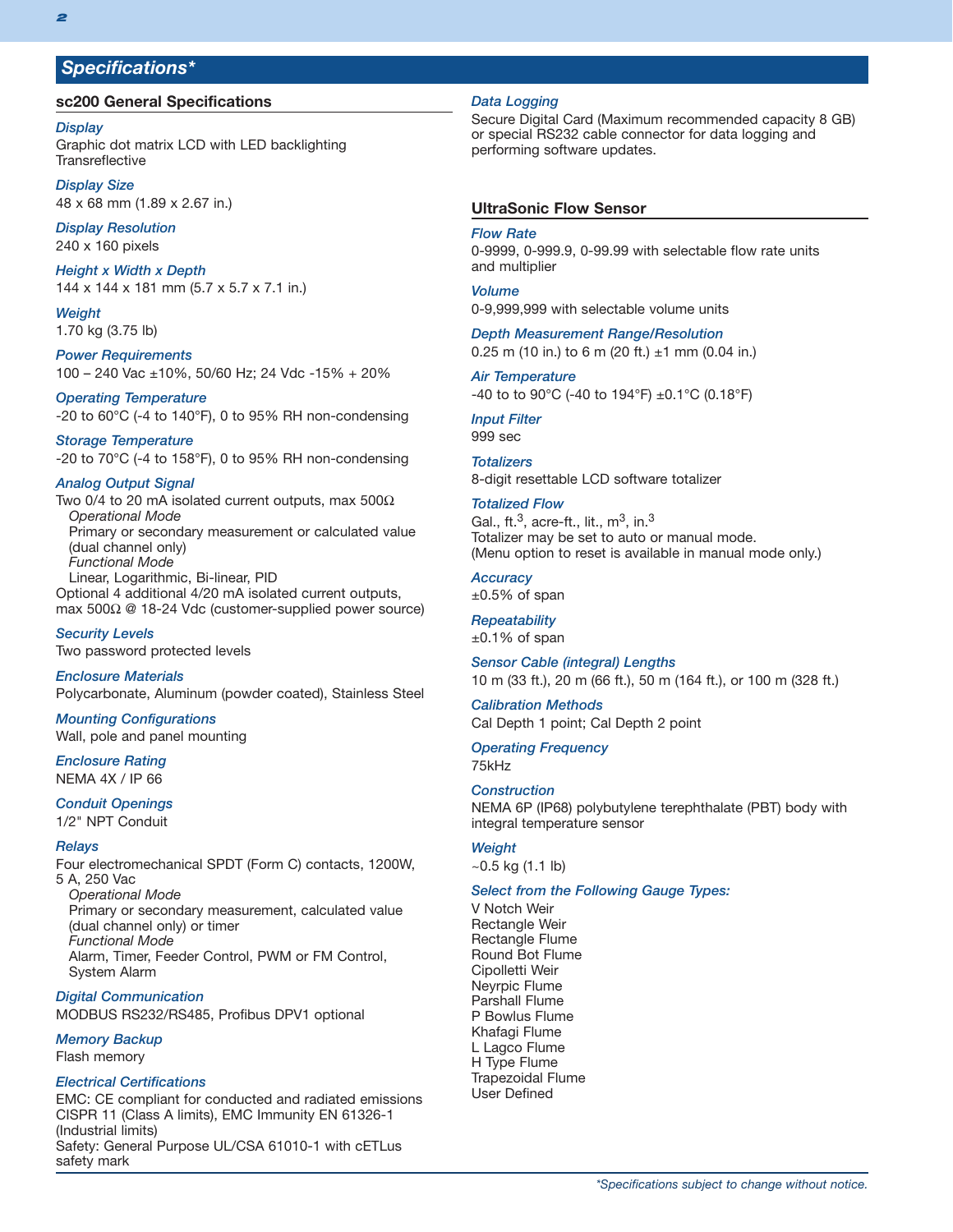## *Engineering Specifications*

The controller shall be a microprocessor based instrument.

- 2. The enclosure shall be 1/2 DIN format, NEMA4X rated for wall, pole and panel mounting.
- 3. The controller shall offer both 100–240 Vac 50/60 Hz and 24 Vdc power options.
- 4. The controller shall offer two analog 0/4-20 mA output signals with independent PID control functions and optional four additional 4-20 mA outputs.
- 5. The controller shall accept the Sensor Module for the Ultra Sonic Flow sensor.
- 6. The controller shall have single channel and dual channel options.
- 7. The controller shall have options for MODBUS RS232, MODBUS RS485 and Profibus DPV1 communication.
- 8. The display contrast shall be adjustable.
- 9. The Menu shall be available in at least 19 different languages.
- 10. The controller shall have 2 Data logs, 128 kb each. The logged data shall be downloadable on a SD card in XML format.
- 11. The flow meter shall be Hach Company sc200 Flow Controller with Ultrasonic Sensor.

## *Dimensions*

The sc200 controller unit can be installed on a surface, panel, or pipe (horizontally or vertically). No tools are needed to connect the controller unit to any Hach digital sensor. NOTE: Dimensions are in inches [millimeters].



#### *Mounting Dimensions Bottom View*<br>  $\begin{array}{ccc}\n & & & \\
\hline\n & & & \\
 & & & \\
 & & & \\
 & & & & \\
\hline\n & 1.37 & + - + - - 4 \\
 & & & & \\
 & & & & \\
\end{array}$  $\begin{array}{c} \left[123.5\right] \\ 4.86 \end{array}$  $[80.3]$ 3.16  $[21.41]$ <br>6X  $\oslash$  .84  $\begin{bmatrix} 40.2 \\ 1.58 \end{bmatrix}$ [12] 4X ۞ [17[4.2] ↓ 47[12]<br>|10] 39. ۞ 6H ÷ 6.0X0M  $[180.9]$ <br>7.12 52.5  $140.2$ Ţ  $1.58$ [135.3]<br>5.33  $[126.5]$ <br>4.98  $\frac{[80.3]}{3.16}$  $\overline{\mathbf{m}}$  and  $\overline{\mathbf{m}}$  $\begin{array}{c} \left[ \begin{smallmatrix} 21.5 \\ -85 \end{smallmatrix} \right] \end{array}$ 4X 45° DESIGNED TO ACCOMMODATE 3/4 x 2-1/2" [19.05 x 63.5 mm]<br>VERTICAL PIPE / HORIZONTAL PIPE  $[133.1]$  $5.24$